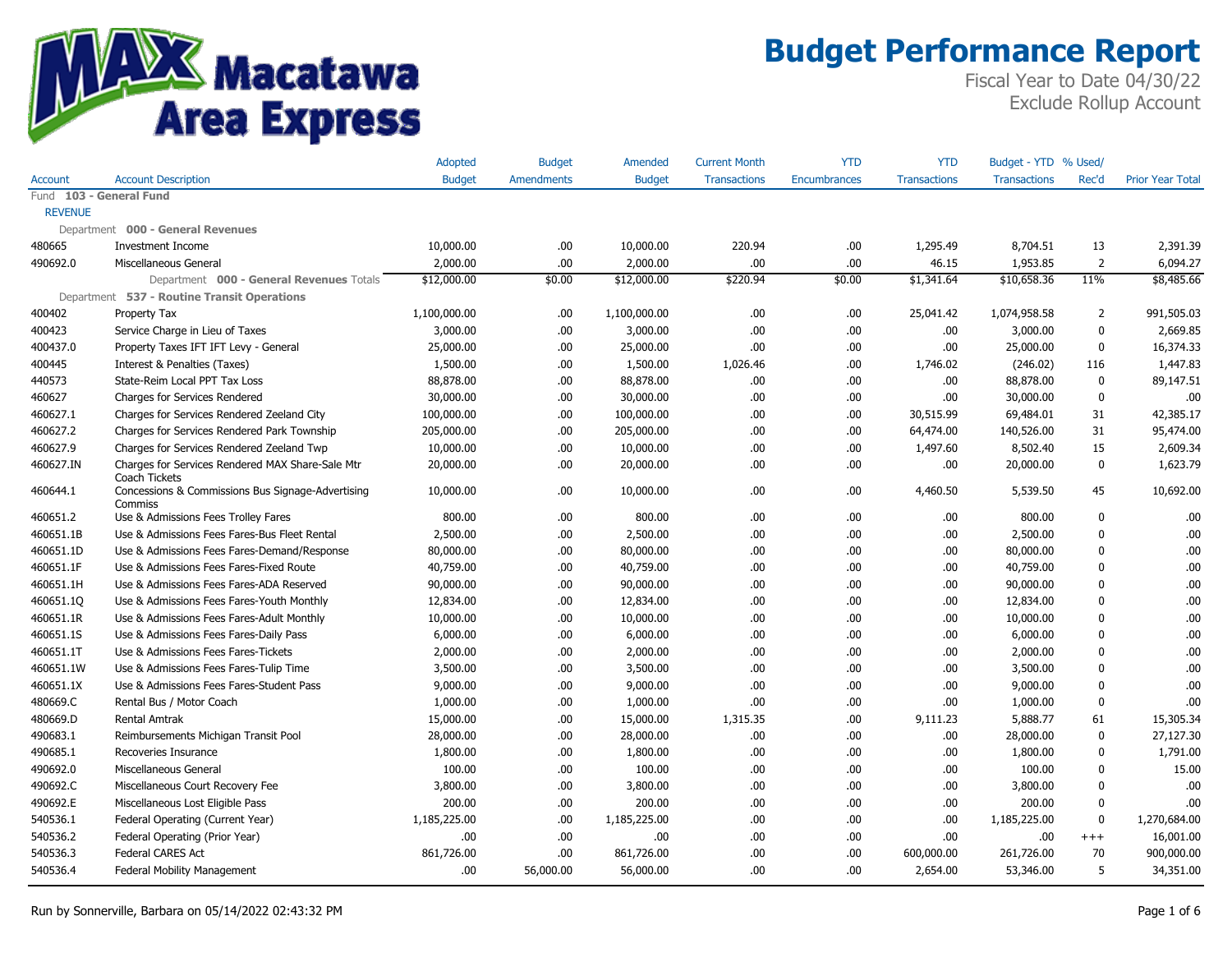

|                         |                                                          | Adopted        | <b>Budget</b>     | Amended         | <b>Current Month</b> | YTD          | YTD                 | Budget - YTD        | % Used/        |                         |
|-------------------------|----------------------------------------------------------|----------------|-------------------|-----------------|----------------------|--------------|---------------------|---------------------|----------------|-------------------------|
| Account                 | <b>Account Description</b>                               | <b>Budget</b>  | <b>Amendments</b> | <b>Budget</b>   | <b>Transactions</b>  | Encumbrances | <b>Transactions</b> | <b>Transactions</b> | Rec'd          | <b>Prior Year Total</b> |
| Fund 103 - General Fund |                                                          |                |                   |                 |                      |              |                     |                     |                |                         |
| <b>REVENUE</b>          |                                                          |                |                   |                 |                      |              |                     |                     |                |                         |
|                         | Department 537 - Routine Transit Operations              |                |                   |                 |                      |              |                     |                     |                |                         |
| 540536.6                | Federal New Freedom                                      | .00.           | 285,000.00        | 285,000.00      | .00                  | .00          | 63,637.00           | 221,363.00          | 22             | 145,000.00              |
| 540536.8                | <b>Federal Capital Outlay</b>                            | 412,000.00     | 4,152,673.00      | 4,564,673.00    | 52,703.00            | .00          | 200,592.00          | 4,364,081.00        | $\overline{4}$ | 125,535.00              |
| 550570.1                | State Operating (Current Year)                           | 1,724,616.00   | .00.              | 1,724,616.00    | 135,252.00           | .00          | 946,764.00          | 777,852.00          | 55             | 1,724,618.00            |
| 550570.2                | State Operating (Prior Year)                             | .00            | .00.              | .00             | .00.                 | .00          | .00                 | .00                 | $^{+++}$       | 271,981.00              |
| 550570.4                | <b>State Mobility Management</b>                         | .00            | 14,000.00         | 14,000.00       | .00.                 | .00          | 663.92              | 13,336.08           | 5              | 8,590.01                |
| 550570.8                | <b>State Capital Outlay</b>                              | 103,000.00     | 729,113.00        | 832,113.00      | 16,434.01            | .00          | 32,252.90           | 799,860.10          | $\overline{4}$ | 10,080.44               |
| 570674                  | Sale of Fixed Assets                                     | 15,000.00      | .00.              | 15,000.00       | .00.                 | .00          | 18,513.00           | (3,513.00)          | 123            | 14,067.60               |
|                         | Department 537 - Routine Transit Operations Totals       | \$6,202,238.00 | \$5,236,786.00    | \$11,439,024.00 | \$206,730.82         | \$0.00       | \$2,001,923.58      | \$9,437,100.42      | 18%            | \$5,819,075.54          |
|                         | <b>REVENUE TOTALS</b>                                    | \$6,214,238.00 | \$5,236,786.00    | \$11,451,024.00 | \$206,951.76         | \$0.00       | \$2,003,265.22      | \$9,447,758.78      | 17%            | \$5,827,561.20          |
| <b>EXPENSE</b>          |                                                          |                |                   |                 |                      |              |                     |                     |                |                         |
|                         | Department 171 - Management & Administration             |                |                   |                 |                      |              |                     |                     |                |                         |
| 710701.0                | Payroll-Regular General                                  | 205,000.00     | .00.              | 205,000.00      | 20,392.59            | .00          | 135,124.60          | 69,875.40           | 66             | 187,488.31              |
| 710701.25               | Payroll-Regular Human Resources                          | 28,000.00      | .00               | 28,000.00       | .00.                 | .00          | .00.                | 28,000.00           | $\mathbf 0$    | .00.                    |
| 710709.0                | Payroll - Overtime General                               | 1,000.00       | .00               | 1,000.00        | .00.                 | .00          | 414.37              | 585.63              | 41             | 1,676.04                |
| 711702                  | Payroll - Paid Time Off                                  | 15,500.00      | .00               | 15,500.00       | 784.16               | .00          | 11,089.40           | 4,410.60            | 72             | 18,080.08               |
| 711703                  | Payroll - Holidays                                       | 4,200.00       | .00               | 4,200.00        | .00.                 | .00          | 2,992.56            | 1,207.44            | 71             | 4,329.68                |
| 711705                  | Payroll - Bereavement                                    | .00            | .00.              | .00             | .00.                 | .00          | .00.                | .00                 | $+++$          | 674.45                  |
| 711712                  | Special Pay - One Time                                   | .00            | .00               | .00             | .00.                 | .00          | 250.00              | (250.00)            | $+++$          | 750.00                  |
| 711714                  | Safety Incentive                                         | 800.00         | .00.              | 800.00          | 200.00               | .00          | 350.00              | 450.00              | 44             | 800.00                  |
| 711716.1                | Insurance Health                                         | 32,000.00      | .00.              | 32,000.00       | 2,183.74             | .00          | 18,367.45           | 13,632.55           | 57             | 37,632.65               |
| 711716.2                | <b>Insurance Dental</b>                                  | 2,000.00       | .00.              | 2,000.00        | 147.42               | .00          | 1,332.26            | 667.74              | 67             | 2,394.93                |
| 711716.4                | <b>Insurance Vision</b>                                  | 600.00         | .00.              | 600.00          | 44.98                | .00          | 353.78              | 246.22              | 59             | 511.38                  |
| 711717                  | Insurance - Life & AD&D                                  | .00            | .00.              | .00.            | 24.09                | .00          | 187.48              | (187.48)            | $^{+++}$       | 350.41                  |
| 711718                  | <b>Retirement Contribution</b>                           | 15,222.00      | .00.              | 15,222.00       | 1,722.50             | .00          | 7,886.00            | 7,336.00            | 52             | 3,928.16                |
| 711720                  | Insurance - Income Protection                            | 2,500.00       | .00.              | 2,500.00        | 220.48               | .00          | 1,648.86            | 851.14              | 66             | 2,914.32                |
| 711725                  | Compensated Absences Adjustment                          | .00            | .00.              | .00             | .00.                 | .00          | .00.                | .00                 | $+++$          | 6,131.00                |
| 712715                  | Employer FICA/Medicare Contribution                      | 19,408.00      | .00.              | 19,408.00       | 1,612.56             | .00          | 11,290.22           | 8,117.78            | 58             | 15,910.22               |
| 712724                  | Workers Comp Insurance                                   | 1,200.00       | .00               | 1,200.00        | 343.05               | .00          | 2,364.54            | (1, 164.54)         | 197            | 2,105.10                |
| 721730                  | Postage                                                  | 300.00         | .00               | 300.00          | .00.                 | .00          | 358.02              | (58.02)             | 119            | 258.79                  |
| 721740.0                | <b>Operating Supplies General</b>                        | 10,000.00      | .00               | 10,000.00       | 3,243.44             | .00          | 10,085.04           | (85.04)             | 101            | 13,378.49               |
| 721740.TECH             | Operating Supplies Equipment IT                          | 10,000.00      | .00               | 10,000.00       | 722.31               | .00          | 4,919.74            | 5,080.26            | 49             | 22,936.39               |
| 721905                  | Photocopies                                              | 1,500.00       | .00.              | 1,500.00        | .00.                 | .00          | .00.                | 1,500.00            | $\mathbf 0$    | .00                     |
| 722801.9000             | Contractual-Promotions/Printing Printing                 | 8,000.00       | .00.              | 8,000.00        | .00                  | .00          | .00.                | 8,000.00            | $\mathbf 0$    | 1,384.10                |
| 722801.9010             | Contractual-Promotions/Printing                          | 50,000.00      | .00.              | 50,000.00       | 11,475.63            | .00          | 19,054.30           | 30,945.70           | 38             | 33,042.21               |
|                         | Advertising/Promotional                                  |                |                   |                 |                      |              |                     |                     |                |                         |
| 722801.9080             | Contractual-Promotions/Printing Publishing-News<br>Media | 3,500.00       | .00               | 3,500.00        | 860.00               | .00          | 3,995.67            | (495.67)            | 114            | 3,919.79                |
| 722803.9                | Contractual-Human Resources Flex Benefits                | 2,100.00       | .00.              | 2,100.00        | 183.21               | .00          | 1,321.03            | 778.97              | 63             | 1,957.09                |
| 722803.10               | Contractual-Human Resources Employee Assistance          | 1,000.00       | .00.              | 1,000.00        | .00.                 | .00          | .00.                | 1,000.00            | $\mathbf 0$    | 964.00                  |
|                         |                                                          |                |                   |                 |                      |              |                     |                     |                |                         |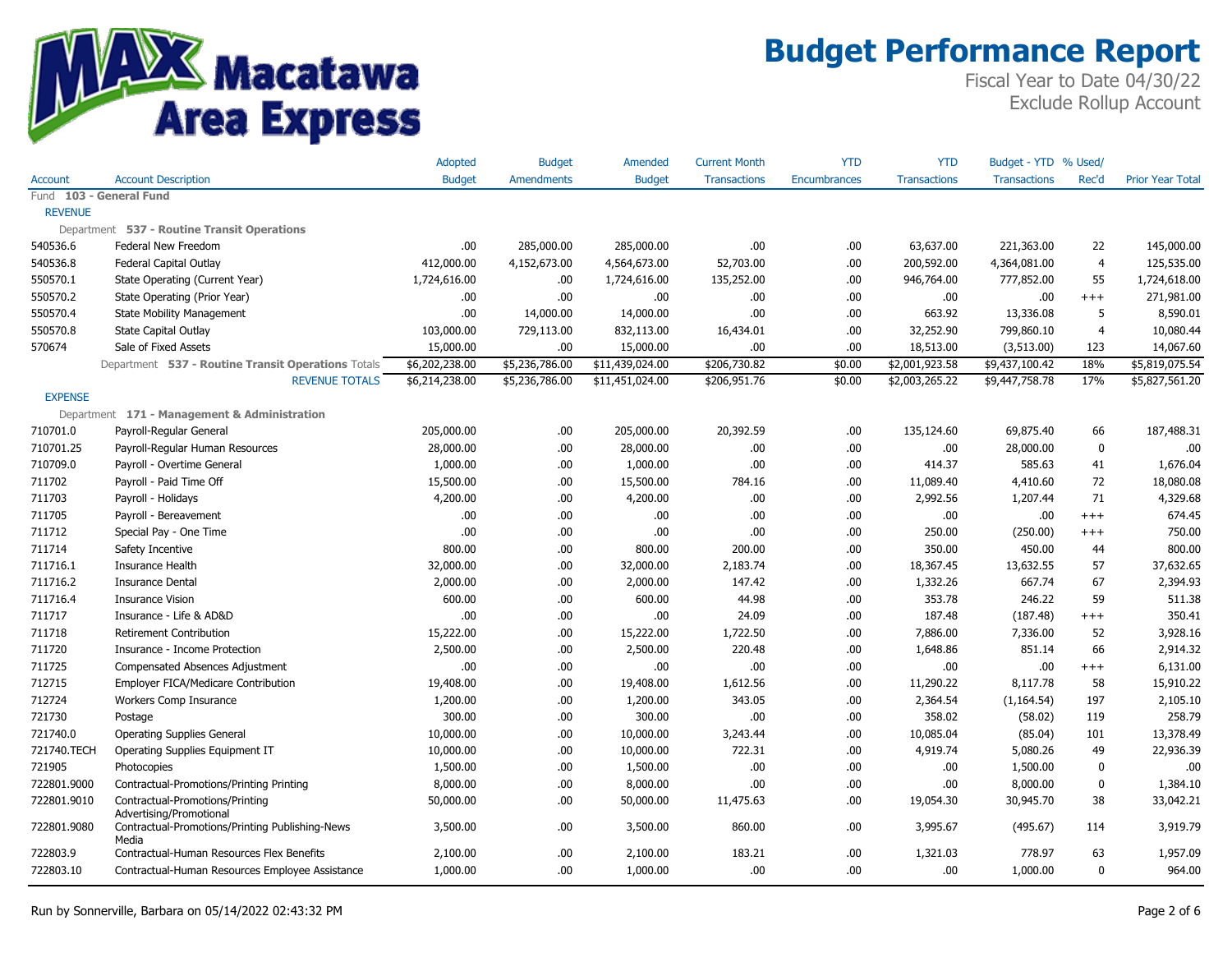

|                         |                                                                                        | Adopted       | <b>Budget</b> | Amended       | <b>Current Month</b> | <b>YTD</b>   | <b>YTD</b>          | Budget - YTD % Used/ |          |                         |
|-------------------------|----------------------------------------------------------------------------------------|---------------|---------------|---------------|----------------------|--------------|---------------------|----------------------|----------|-------------------------|
| <b>Account</b>          | <b>Account Description</b>                                                             | <b>Budget</b> | Amendments    | <b>Budget</b> | <b>Transactions</b>  | Encumbrances | <b>Transactions</b> | <b>Transactions</b>  | Rec'd    | <b>Prior Year Total</b> |
| Fund 103 - General Fund |                                                                                        |               |               |               |                      |              |                     |                      |          |                         |
| <b>EXPENSE</b>          |                                                                                        |               |               |               |                      |              |                     |                      |          |                         |
|                         | Department 171 - Management & Administration                                           |               |               |               |                      |              |                     |                      |          |                         |
| 722804                  | Contractual-Legal                                                                      | 10,000.00     | .00.          | 10,000.00     | 757.50               | .00          | 1,867.50            | 8,132.50             | 19       | 10,089.27               |
| 722805.1                | Contractual-Finance/Property Independent Audit                                         | 12,000.00     | .00.          | 12,000.00     | .00.                 | .00          | 11,100.00           | 900.00               | 92       | 10,900.00               |
| 722805.4                | Contractual-Finance/Property Financial Service Fees                                    | 10,000.00     | .00.          | 10,000.00     | 727.00               | .00          | 4,984.56            | 5,015.44             | 50       | 8,959.10                |
| 722805.12               | Contractual-Finance/Property Accounting & Collections                                  | 85,000.00     | .00.          | 85,000.00     | 7,052.66             | .00          | 57,774.82           | 27,225.18            | 68       | 99,239.20               |
| 722808.2                | Contractual-Buildings & Grounds Greenway Solid                                         | 1,000.00      | .00.          | 1,000.00      | 118.75               | .00          | 617.50              | 382.50               | 62       | 1,157.02                |
| 722808.3                | <b>Waste Disposal</b><br>Contractual-Buildings & Grounds Depot Solid Waste<br>Disposal | 600.00        | .00.          | 600.00        | 47.00                | .00          | 400.59              | 199.41               | 67       | 863.48                  |
| 722809.41               | Contractual-Miscellaneous Services                                                     | 75,000.00     | .00.          | 75,000.00     | 5,022.00             | 16,800.00    | 51,236.56           | 6,963.44             | 91       | 112,015.37              |
| 723850.0                | <b>Communications Telephone</b>                                                        | 10,000.00     | .00.          | 10,000.00     | 637.26               | .00          | 3,841.36            | 6,158.64             | 38       | 8,875.11                |
| 723850.CELL             | <b>Communications Cellular</b>                                                         | 10,000.00     | .00.          | 10,000.00     | 872.28               | .00          | 6,144.24            | 3,855.76             | 61       | 10,862.47               |
| 723860                  | Travel, Conf, Seminars                                                                 | 10,000.00     | .00.          | 10,000.00     | 72.06                | 1,175.00     | 5,831.57            | 2,993.43             | 70       | 2,500.07                |
| 723920.1                | <b>Public Utilities Depot</b>                                                          | 25,000.00     | .00.          | 25,000.00     | 1,940.45             | .00          | 13,007.15           | 11,992.85            | 52       | 28,018.44               |
| 723920.2                | Public Utilities Greenway                                                              | 30,000.00     | .00.          | 30,000.00     | 2,609.72             | .00          | 17,644.33           | 12,355.67            | 59       | 23,652.07               |
| 723955.0                | Miscellaneous General                                                                  | 2,000.00      | .00.          | 2,000.00      | .00.                 | .00          | 1,154.00            | 846.00               | 58       | 407.99                  |
| 723955.11               | Miscellaneous Internet Ticket Sales                                                    | .00           | .00.          | .00           | .00.                 | .00          | .00.                | .00                  | $^{+++}$ | 60.47                   |
| 723955.55               | Miscellaneous Election Cost                                                            | .00           | .00.          | .00           | .00.                 | .00          | .00.                | .00                  | $^{+++}$ | 35,412.18               |
| 723960                  | <b>Education &amp; Training</b>                                                        | 1,500.00      | .00.          | 1,500.00      | 299.00               | 800.00       | 2,422.00            | (1,722.00)           | 215      | 1,579.90                |
| 723961                  | Dues & Subscriptions                                                                   | 15,000.00     | .00.          | 15,000.00     | 24.30                | .00          | 12,484.10           | 2,515.90             | 83       | 12,737.10               |
| 723963.1                | Write-Offs Uncoll Accts Receivable                                                     | .00           | .00.          | .00           | .00.                 | .00          | .00.                | .00                  | $^{+++}$ | 16.88                   |
| 723963.2                | Write-Offs Uncoll Property Taxes                                                       | .00           | .00.          | .00           | .00.                 | .00          | .00.                | .00                  | $^{+++}$ | (3,305.17)              |
| 723964.2                | Refunds Property Tax Prior Years                                                       | .00           | .00.          | .00           | 954.93               | .00          | 1,598.05            | (1,598.05)           | $^{+++}$ | 591.80                  |
| 723969                  | <b>Employee Events</b>                                                                 | 8,000.00      | .00.          | 8,000.00      | 299.94               | .00          | 7,799.86            | 200.14               | 97       | 9,480.30                |
| 740991.0                | Principal Payment General                                                              | .00           | .00.          | .00           | .00.                 | .00          | 1,417,847.00        | (1,417,847.00)       | $^{+++}$ | .00                     |
| 740995.0                | <b>Interest Payment General</b>                                                        | .00           | .00.          | .00           | .00.                 | .00          | 56,123.11           | (56, 123.11)         | $^{+++}$ | .00                     |
|                         | Department 171 - Management & Administration Totals                                    | \$718,930.00  | \$0.00        | \$718,930.00  | \$65,595.01          | \$18,775.00  | \$1,907,263.62      | (\$1,207,108.62)     | 268%     | \$737,630.64            |
|                         | Department 266 - Customer Service & Marketing                                          |               |               |               |                      |              |                     |                      |          |                         |
| 710701.0                | Payroll-Regular General                                                                | 270,000.00    | 70,000.00     | 340,000.00    | 23,144.90            | .00          | 159,265.85          | 180,734.15           | 47       | 290,904.81              |
| 710701.1                | Payroll-Regular Drivers                                                                | .00           | .00.          | .00           | .00.                 | .00          | .00.                | .00                  | $+++$    | 3.00                    |
| 710707.0                | Payroll-Temporary Help General                                                         | .00           | .00.          | .00           | 1,163.20             | .00          | 8,085.55            | (8,085.55)           | $^{+++}$ | 50.00                   |
| 710709.0                | Payroll - Overtime General                                                             | .00           | .00.          | .00           | 25.91                | .00          | 199.44              | (199.44)             | $^{+++}$ | 1,193.02                |
| 711702                  | Payroll - Paid Time Off                                                                | 13,000.00     | .00.          | 13,000.00     | 244.80               | .00          | 6,998.64            | 6,001.36             | 54       | 14,021.45               |
| 711703                  | Payroll - Holidays                                                                     | 7,000.00      | .00.          | 7,000.00      | .00.                 | .00          | 3,444.96            | 3,555.04             | 49       | 7,310.40                |
| 711705                  | Payroll - Bereavement                                                                  | .00           | .00.          | .00           | 309.76               | .00          | 386.26              | (386.26)             | $+++$    | 234.00                  |
| 711712                  | Special Pay - One Time                                                                 | .00           | .00.          | .00           | .00.                 | .00          | 100.00              | (100.00)             | $^{+++}$ | 2,200.00                |
| 711714                  | Safety Incentive                                                                       | 1,500.00      | .00.          | 1,500.00      | 400.00               | .00          | 750.00              | 750.00               | 50       | 1,200.00                |
| 711716.1                | Insurance Health                                                                       | 90,000.00     | .00.          | 90,000.00     | 5,100.62             | .00          | 37,936.72           | 52,063.28            | 42       | 71,909.32               |
| 711716.2                | <b>Insurance Dental</b>                                                                | 5,000.00      | .00.          | 5,000.00      | 325.58               | .00          | 2,477.57            | 2,522.43             | 50       | 4,278.16                |
| 711716.4                | <b>Insurance Vision</b>                                                                | 1,200.00      | .00.          | 1,200.00      | 101.06               | .00          | 762.04              | 437.96               | 64       | 1,260.12                |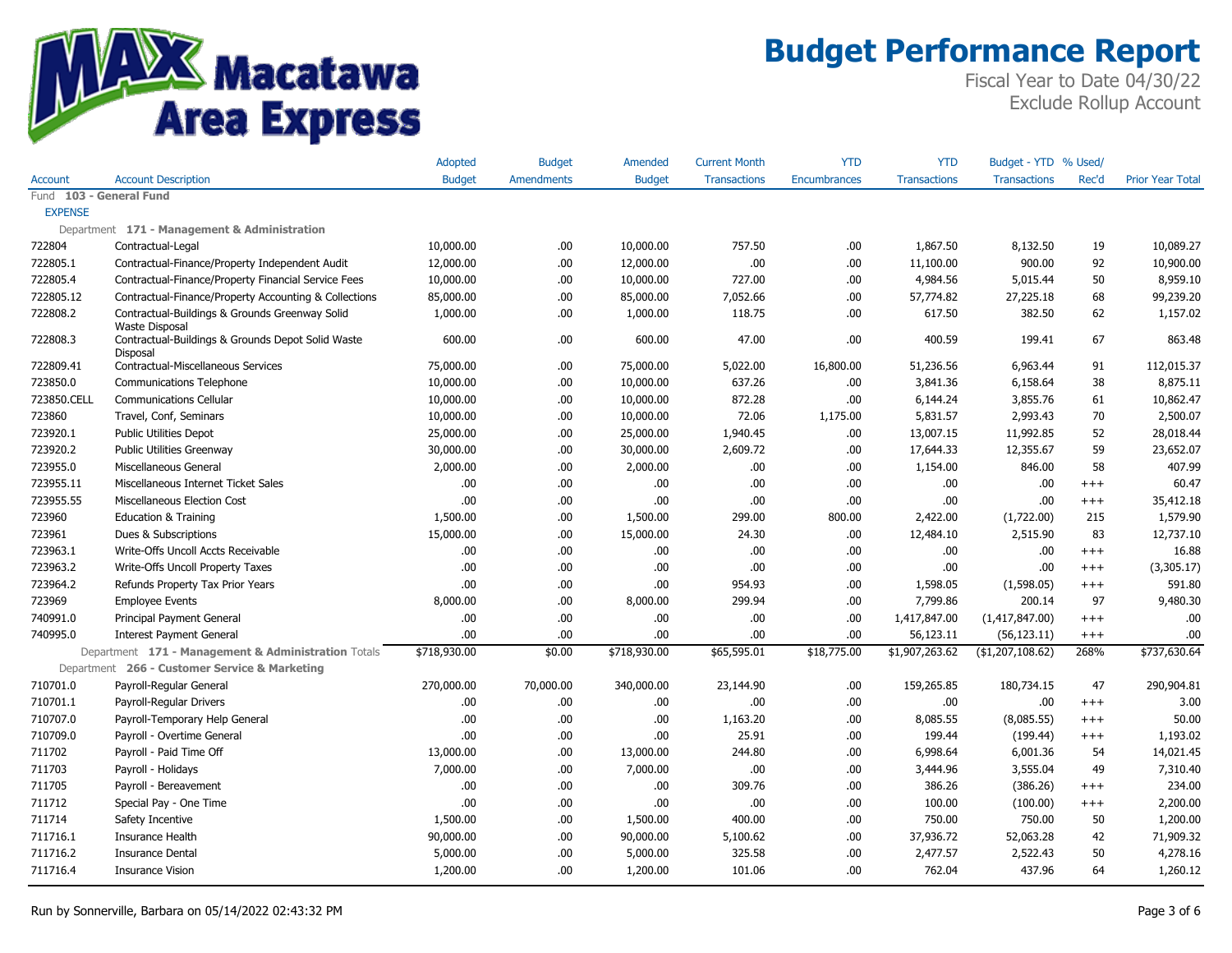

|                |                                                      | Adopted       | <b>Budget</b>     | Amended       | <b>Current Month</b> | YTD                 | YTD                 | Budget - YTD        | % Used      |                         |
|----------------|------------------------------------------------------|---------------|-------------------|---------------|----------------------|---------------------|---------------------|---------------------|-------------|-------------------------|
| Account        | <b>Account Description</b>                           | <b>Budget</b> | <b>Amendments</b> | <b>Budget</b> | <b>Transactions</b>  | <b>Encumbrances</b> | <b>Transactions</b> | <b>Transactions</b> | Rec'd       | <b>Prior Year Total</b> |
|                | Fund 103 - General Fund                              |               |                   |               |                      |                     |                     |                     |             |                         |
| <b>EXPENSE</b> |                                                      |               |                   |               |                      |                     |                     |                     |             |                         |
|                | Department 266 - Customer Service & Marketing        |               |                   |               |                      |                     |                     |                     |             |                         |
| 711717         | Insurance - Life & AD&D                              | .00           | .00               | .00           | 64.24                | .00                 | 450.61              | (450.61)            | $^{+++}$    | 688.27                  |
| 711718         | <b>Retirement Contribution</b>                       | 17,400.00     | .00               | 17,400.00     | 1,836.92             | .00.                | 8,946.55            | 8,453.45            | 51          | 8,803.60                |
| 711720         | Insurance - Income Protection                        | 3,000.00      | .00               | 3,000.00      | 392.48               | .00                 | 2,722.39            | 277.61              | 91          | 3,966.75                |
| 711725         | Compensated Absences Adjustment                      | .00.          | .00               | .00.          | .00.                 | .00                 | .00.                | .00.                | $^{+++}$    | (1,870.33)              |
| 712715         | Employer FICA/Medicare Contribution                  | 22,185.00     | .00               | 22,185.00     | 1,858.38             | .00.                | 13,231.56           | 8,953.44            | 60          | 23,154.46               |
| 712724         | Workers Comp Insurance                               | 5,000.00      | .00               | 5,000.00      | 591.50               | .00.                | 4,084.92            | 915.08              | 82          | 4,210.40                |
|                | Department 266 - Customer Service & Marketing Totals | \$435,285.00  | \$70,000.00       | \$505,285.00  | \$35,559.35          | \$0.00              | \$249,843.06        | \$255,441.94        | 49%         | \$433,517.43            |
|                | Department 537 - Routine Transit Operations          |               |                   |               |                      |                     |                     |                     |             |                         |
| 710701.1       | Payroll-Regular Drivers                              | 1,000,000.00  | .00               | 1,000,000.00  | 89,844.27            | .00.                | 594,954.14          | 405,045.86          | 59          | 1,006,953.74            |
| 710701.2       | Payroll-Regular Other Operations                     | 313,601.00    | .00               | 313,601.00    | 30,093.22            | .00.                | 203,582.92          | 110,018.08          | 65          | 280,450.26              |
| 710701.3       | Payroll-Regular Dispatch                             | 150,592.00    | .00               | 150,592.00    | 8,085.80             | .00.                | 60,098.43           | 90,493.57           | 40          | 110,708.71              |
| 710707.1       | Payroll-Temporary Help Drivers                       | .00.          | .00               | .00.          | 6,994.67             | .00.                | 52,366.68           | (52, 366.68)        | $^{+++}$    | 128,271.15              |
| 710707.2       | Payroll-Temporary Help Other Operations              | 22,000.00     | .00               | 22,000.00     | 3,090.18             | .00.                | 17,768.69           | 4,231.31            | 81          | 20,358.60               |
| 710709.1       | Payroll - Overtime Drivers                           | 70,000.00     | .00               | 70,000.00     | 4,554.74             | .00.                | 34,009.09           | 35,990.91           | 49          | 60,133.06               |
| 710709.2       | Payroll - Overtime Other Operations                  | 15,000.00     | .00               | 15,000.00     | 2,045.64             | .00.                | 17,484.96           | (2,484.96)          | 117         | 15,632.42               |
| 710709.3       | Payroll - Overtime Dispatch                          | 15,000.00     | .00               | 15,000.00     | 1,179.88             | .00.                | 6,694.83            | 8,305.17            | 45          | 10,513.52               |
| 711702         | Payroll - Paid Time Off                              | 75,000.00     | .00               | 75,000.00     | 1,901.63             | .00.                | 43,649.72           | 31,350.28           | 58          | 100,835.15              |
| 711703         | Payroll - Holidays                                   | 34,413.00     | .00               | 34,413.00     | .00.                 | .00                 | 20,025.85           | 14,387.15           | 58          | 35,692.63               |
| 711705         | Payroll - Bereavement                                | 1,000.00      | .00               | 1,000.00      | 491.04               | .00                 | 554.66              | 445.34              | 55          | 2,529.18                |
| 711712         | Special Pay - One Time                               | .00.          | .00               | .00.          | 200.00               | .00                 | 1,050.00            | (1,050.00)          | $^{+++}$    | 15,300.00               |
| 711714         | Safety Incentive                                     | 12,500.00     | .00               | 12,500.00     | 2,100.00             | .00.                | 4,250.00            | 8,250.00            | 34          | 9,550.00                |
| 711716.1       | <b>Insurance Health</b>                              | 427,416.00    | .00               | 427,416.00    | 30,309.63            | .00.                | 220,412.73          | 207,003.27          | 52          | 373,847.57              |
| 711716.2       | <b>Insurance Dental</b>                              | 28,312.00     | .00               | 28,312.00     | 2,173.32             | .00                 | 16,359.96           | 11,952.04           | 58          | 24,339.90               |
| 711716.4       | <b>Insurance Vision</b>                              | 7,937.00      | .00               | 7,937.00      | 660.15               | .00.                | 4,877.09            | 3,059.91            | 61          | 7,006.21                |
| 711717         | Insurance - Life & AD&D                              | 3,500.00      | .00               | 3,500.00      | 322.39               | .00.                | 2,096.09            | 1,403.91            | 60          | 3,183.62                |
| 711718         | <b>Retirement Contribution</b>                       | 134,823.00    | .00               | 134,823.00    | 10,920.28            | .00                 | 49,398.30           | 85,424.70           | 37          | 35,854.78               |
| 711720         | Insurance - Income Protection                        | 32,532.00     | .00               | 32,532.00     | 3,167.44             | .00.                | 20,275.36           | 12,256.64           | 62          | 26,116.86               |
| 711725         | Compensated Absences Adjustment                      | 24,611.00     | .00               | 24,611.00     | .00                  | .00.                | .00.                | 24,611.00           | $\mathbf 0$ | 4,280.44                |
| 712715         | Employer FICA/Medicare Contribution                  | 127,437.00    | .00               | 127,437.00    | 11,139.41            | .00.                | 76,724.12           | 50,712.88           | 60          | 131,309.76              |
| 712723         | Unemployment Comp Insurance                          | 5,000.00      | .00               | 5,000.00      | .00.                 | .00.                | .00                 | 5,000.00            | 0           | 4,615.08                |
| 712724         | Workers Comp Insurance                               | 35,000.00     | .00               | 35,000.00     | 2,957.50             | .00.                | 20,424.60           | 14,575.40           | 58          | 33,139.40               |
| 721742         | Anti-Freeze & Oil                                    | 1,200.00      | .00               | 1,200.00      | 597.79               | .00.                | 1,010.96            | 189.04              | 84          | 2,018.10                |
| 721744.UNIF    | <b>Clothing Uniforms</b>                             | 20,000.00     | .00               | 20,000.00     | 592.53               | .00.                | 11,504.74           | 8,495.26            | 58          | 6,213.34                |
| 721748.0       | Gasoline General                                     | 300,000.00    | .00               | 300,000.00    | 31,980.41            | .00.                | 176,964.72          | 123,035.28          | 59          | 183,911.87              |
| 721939.3       | Vehicle Maintenance Tires                            | 40,000.00     | .00               | 40,000.00     | .00                  | .00                 | 8,569.33            | 31,430.67           | 21          | 9,786.74                |
| 722803.6       | Contractual-Human Resources Drug/Alcohol Testing     | 12,000.00     | .00               | 12,000.00     | 429.00               | .00.                | 4,128.25            | 7,871.75            | 34          | 9,773.75                |
| 723860         | Travel, Conf, Seminars                               | 6,000.00      | .00               | 6,000.00      | .00                  | 6,000.00            | .00                 | .00.                | 100         | .00                     |
| 723910.0       | Commercial Insurance Premiums General                | 175,000.00    | .00               | 175,000.00    | 249,177.31           | .00.                | 290,714.31          | (115, 714.31)       | 166         | 164,288.00              |
|                |                                                      |               |                   |               |                      |                     |                     |                     |             |                         |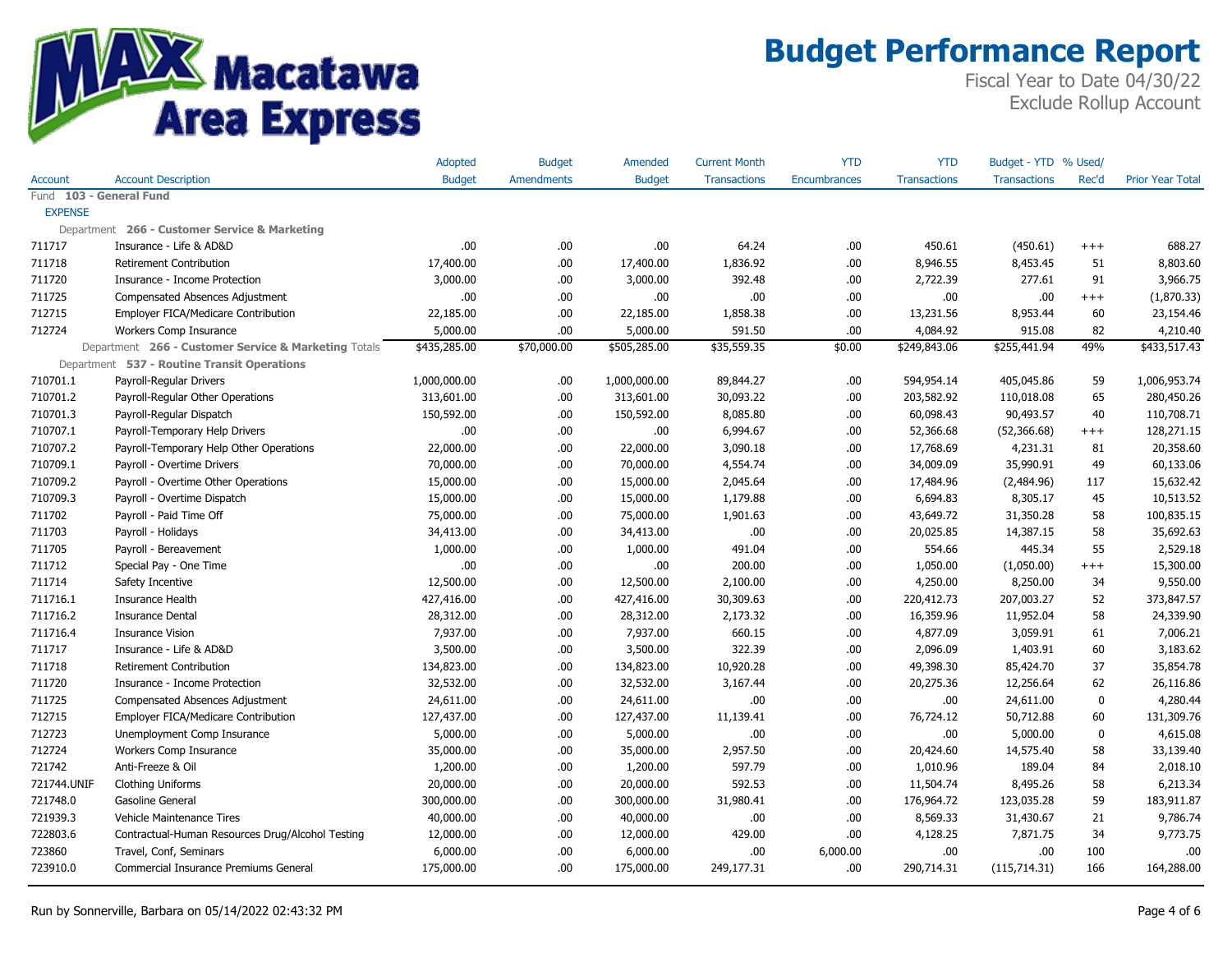

|                |                                                    | Adopted        | <b>Budget</b>     | Amended        | <b>Current Month</b> | YTD                 | YTD                 | Budget - YTD        | % Used   |                         |
|----------------|----------------------------------------------------|----------------|-------------------|----------------|----------------------|---------------------|---------------------|---------------------|----------|-------------------------|
| Account        | <b>Account Description</b>                         | <b>Budget</b>  | <b>Amendments</b> | <b>Budget</b>  | <b>Transactions</b>  | <b>Encumbrances</b> | <b>Transactions</b> | <b>Transactions</b> | Rec'd    | <b>Prior Year Total</b> |
|                | Fund 103 - General Fund                            |                |                   |                |                      |                     |                     |                     |          |                         |
| <b>EXPENSE</b> |                                                    |                |                   |                |                      |                     |                     |                     |          |                         |
|                | Department 537 - Routine Transit Operations        |                |                   |                |                      |                     |                     |                     |          |                         |
| 723910.1       | Commercial Insurance Premiums Depot                | 15,000.00      | .00               | 15,000.00      | .00                  | .00                 | 239.91              | 14,760.09           | 2        | 258.17                  |
| 723945.W       | Parking Rental Payments Westshore                  | .00.           | .00               | .00.           | .00                  | .00.                | .00                 | .00.                | $^{+++}$ | 1.00                    |
| 723963.1       | Write-Offs Uncoll Accts Receivable                 | .00            | .00.              | .00            | .00                  | .00.                | .00                 | .00                 | $^{+++}$ | 3,753.55                |
| 723964.3       | Refunds Operating Assistance PY                    | .00.           | .00               | .00            | .00                  | .00.                | 5,262.00            | (5,262.00)          | $^{+++}$ | 5,262.00                |
|                | Department 537 - Routine Transit Operations Totals | \$3,104,874.00 | \$0.00            | \$3,104,874.00 | \$495,008.23         | \$6,000.00          | \$1,965,452.44      | \$1,133,421.56      | 63%      | \$2,825,888.56          |
|                | Department 591 - Transit Maintenance               |                |                   |                |                      |                     |                     |                     |          |                         |
| 710701.0       | Payroll-Regular General                            | 166,974.00     | .00.              | 166,974.00     | 6,952.86             | .00.                | 54,343.95           | 112,630.05          | 33       | 158,243.57              |
| 710707.0       | Payroll-Temporary Help General                     | 5,000.00       | .00.              | 5,000.00       | 2,754.16             | .00                 | 16,705.04           | (11,705.04)         | 334      | 7,315.70                |
| 710709.0       | Payroll - Overtime General                         | 3,000.00       | .00.              | 3,000.00       | 1,939.29             | .00                 | 12,343.89           | (9,343.89)          | 411      | 5,592.42                |
| 711702         | Payroll - Paid Time Off                            | 9,000.00       | .00.              | 9,000.00       | 385.28               | .00                 | 2,466.29            | 6,533.71            | 27       | 13,083.24               |
| 711703         | Payroll - Holidays                                 | 4,000.00       | .00               | 4,000.00       | .00                  | .00                 | 1,094.40            | 2,905.60            | 27       | 4,029.44                |
| 711705         | Payroll - Bereavement                              | .00.           | .00.              | .00.           | .00                  | .00                 | 172.16              | (172.16)            | $^{+++}$ | 626.80                  |
| 711712         | Special Pay - One Time                             | .00.           | .00               | .00            | .00                  | .00                 | .00                 | .00.                | $^{+++}$ | 1,500.00                |
| 711714         | Safety Incentive                                   | 1,200.00       | .00               | 1,200.00       | 200.00               | .00.                | 350.00              | 850.00              | 29       | 900.00                  |
| 711716.1       | Insurance Health                                   | 52,000.00      | .00               | 52,000.00      | 2,272.06             | .00                 | 17,649.78           | 34,350.22           | 34       | 59,409.36               |
| 711716.2       | <b>Insurance Dental</b>                            | 4,000.00       | .00               | 4,000.00       | 162.62               | .00.                | 1,312.42            | 2,687.58            | 33       | 4,264.52                |
| 711716.4       | <b>Insurance Vision</b>                            | 1,200.00       | .00.              | 1,200.00       | 47.32                | .00.                | 375.83              | 824.17              | 31       | 1,210.88                |
| 711717         | Insurance - Life & AD&D                            | 300.00         | .00.              | 300.00         | 16.06                | .00                 | 110.02              | 189.98              | 37       | 310.20                  |
| 711718         | Retirement Contribution                            | 11,278.00      | .00               | 11,278.00      | 742.19               | .00                 | 3,537.78            | 7,740.22            | 31       | 4,126.67                |
| 711720         | Insurance - Income Protection                      | 1,800.00       | .00.              | 1,800.00       | 120.48               | .00                 | 774.42              | 1,025.58            | 43       | 1,930.57                |
| 711725         | Compensated Absences Adjustment                    | .00.           | .00               | .00.           | .00                  | .00.                | .00                 | .00                 | $^{+++}$ | (2,954.80)              |
| 712715         | Employer FICA/Medicare Contribution                | 14,380.00      | .00               | 14,380.00      | 902.21               | .00                 | 6,431.60            | 7,948.40            | 45       | 13,809.78               |
| 712724         | Workers Comp Insurance                             | 4,000.00       | .00               | 4,000.00       | 338.05               | .00                 | 2,334.54            | 1,665.46            | 58       | 3,684.10                |
| 721740.8       | <b>Operating Supplies Cleaning Materials</b>       | 20,000.00      | .00               | 20,000.00      | 1,252.98             | .00.                | 9,677.91            | 10,322.09           | 48       | 11,556.22               |
| 721740.18      | <b>Operating Supplies Repair Parts</b>             | .00.           | .00.              | .00.           | 533.00               | .00                 | 533.00              | (533.00)            | $^{+++}$ | 283.99                  |
| 721931.1       | Building & Grounds Maintenance Depot               | 18,000.00      | .00               | 18,000.00      | 1,041.21             | .00.                | 16,308.60           | 1,691.40            | 91       | 13,292.57               |
| 721931.2       | Building & Grounds Maintenance Greenway            | 25,000.00      | .00.              | 25,000.00      | 830.15               | .00                 | 14,469.60           | 10,530.40           | 58       | 21,504.44               |
| 721932.1       | Mechanical Maintenance Depot                       | 5,000.00       | .00               | 5,000.00       | .00                  | .00.                | .00                 | 5,000.00            | 0        | 715.00                  |
| 721933.1       | Equipment Maintenance Radio Maintenance            | 1,000.00       | .00.              | 1,000.00       | .00                  | .00                 | 138.30              | 861.70              | 14       | 685.00                  |
| 721933.2       | Equipment Maintenance Office Equipment             | 7,500.00       | .00               | 7,500.00       | 145.33               | .00.                | 4,484.49            | 3,015.51            | 60       | 7,489.14                |
| 721939.1       | Vehicle Maintenance Mechanical                     | 250,000.00     | .00.              | 250,000.00     | 33,184.61            | .00                 | 208,527.19          | 41,472.81           | 83       | 290,720.89              |
| 721939.4       | Vehicle Maintenance Bodywork                       | 3,000.00       | .00               | 3,000.00       | .00                  | .00.                | .00                 | 3,000.00            | 0        | .00                     |
| 721939.6       | Vehicle Maintenance Graphics                       | 4,000.00       | .00               | 4,000.00       | .00                  | .00.                | 1,012.00            | 2,988.00            | 25       | 1,040.00                |
| 722808.1       | Contractual-Buildings & Grounds Depot Janitoral    | 3,000.00       | .00.              | 3,000.00       | .00                  | .00                 | 326.00              | 2,674.00            | 11       | .00                     |
| 722808.4       | Contractual-Buildings & Grounds Depot Lawn Care    | 1,000.00       | .00.              | 1,000.00       | 116.00               | .00.                | 4,400.22            | (3,400.22)          | 440      | 4,996.29                |
| 722808.5       | Contractual-Buildings & Grounds Depot Snow Removal | 30,000.00      | .00.              | 30,000.00      | 1,852.45             | .00.                | 40,484.05           | (10, 484.05)        | 135      | 25,359.18               |
|                | Department 591 - Transit Maintenance Totals        | \$645,632.00   | \$0.00            | \$645,632.00   | \$55,788.31          | \$0.00              | \$420,363.48        | \$225,268.52        | 65%      | \$654,725.17            |
|                |                                                    |                |                   |                |                      |                     |                     |                     |          |                         |